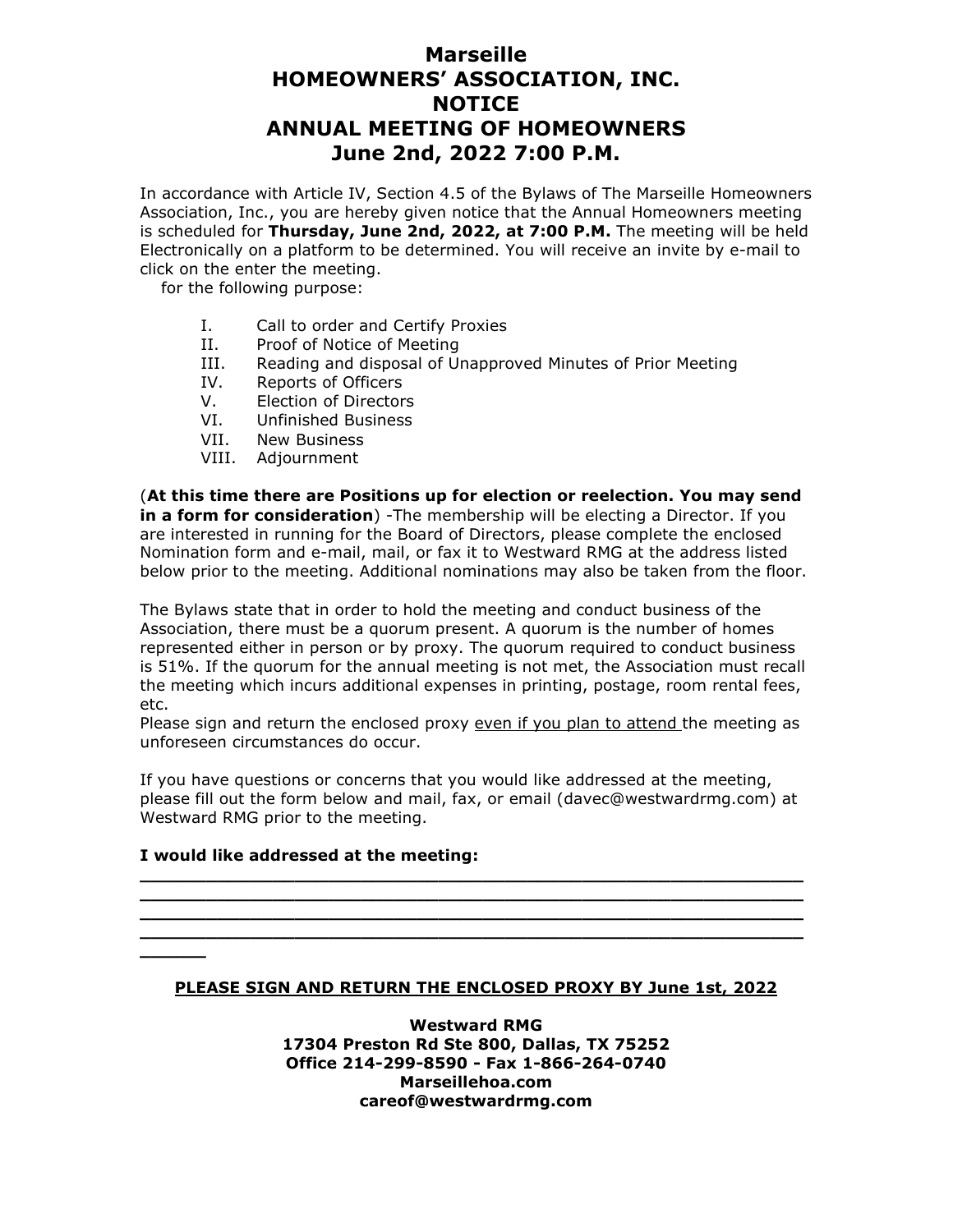# **MARSFILLE** HOMEOWNERS ASSOCIATION

| <b>Address</b> |  |  |
|----------------|--|--|
|----------------|--|--|

#### PROXY

I, \_\_\_\_\_\_\_\_\_\_\_\_\_\_\_\_\_\_\_\_\_\_\_\_\_\_\_\_\_\_\_\_\_\_, a voting member of Marseille Homeowners Association, do hereby appoint the following person to represent me in my absence at the annual homeowners meeting to be held on June 2, 2022.

The person voting for me is  $\blacksquare$ 

I do not wish to vote-returning for quorum purpose only:

If I sign and return this proxy without naming a proxy voter, then I want this proxy voted by the President of the Board of Directors.

This proxy shall remain valid if this meeting is postponed for any reason and shall be in effect until such time that the meeting is officially held.

I, along with the person voting for me, understand that this proxy may be revoked by the undersigned in writing or in person at or before the time of the meeting.

| - ·<br>.<br><b>COMP</b><br>אוכ<br>. <del>.</del> . |
|----------------------------------------------------|
|----------------------------------------------------|

Date\_\_\_\_\_\_\_\_\_\_\_\_\_\_\_\_\_\_\_\_\_\_\_\_\_\_\_\_\_\_\_

2022

 Please sign and return the original proxy with signature and date (for quorum purposes) to Marseille HOA, 17304 Preston Rd. Ste 800, Dallas, TX 75252. You may also fax your proxy to 1-866-264-0740, (**must dial 1**) or scan and email it to us at careof@westwardrmg.com

#### **Annual Meeting information can also be found at marseillehoa.com**